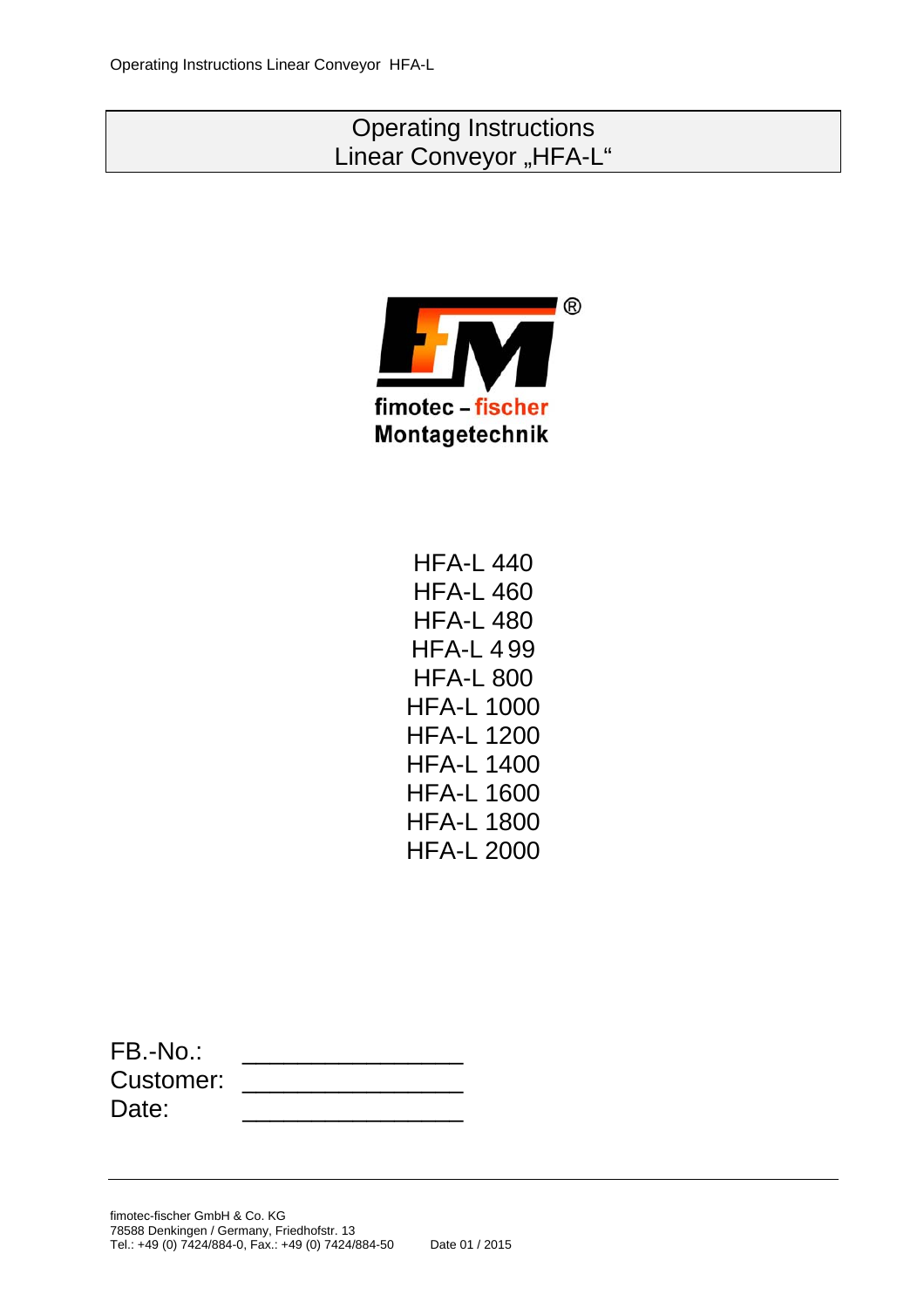Operating Instructions Linear Conveyor HFA-L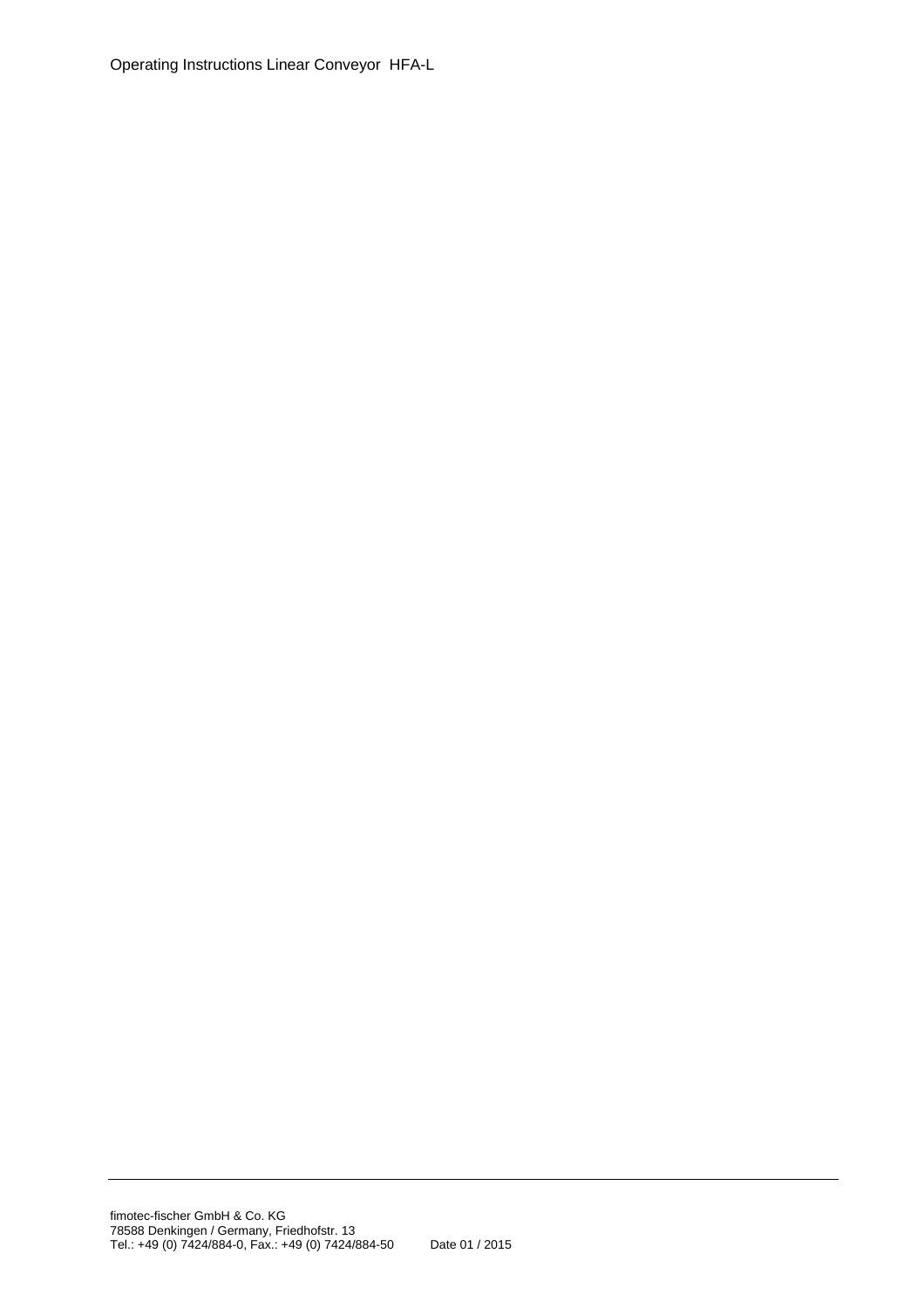## **Contents**

|                                                     | Page            |
|-----------------------------------------------------|-----------------|
| 1. Safety Instructions                              |                 |
| 1.1 General                                         | 1               |
| 1.2 Danger from the machine                         | $\overline{2}$  |
| 1.3 Noise emission                                  | 2               |
| 1.4 Authorized applications                         | 2               |
| 2. Transport and Storage                            |                 |
| 2.1 Transport                                       | 3               |
| 2.2 Storage                                         | 3               |
| 3. Installation and Starting up<br>3.1 Installation | $\overline{4}$  |
| 3.2 Starting up                                     | 4               |
|                                                     |                 |
| 4. Technical Data                                   | 5               |
| 5. Description of Machine                           |                 |
| 5.1 Construction                                    | $6\phantom{1}6$ |
| 5.2 Side view                                       | 6               |
| 5.3 Operating principle                             | $\overline{7}$  |
| 6. Maintenance                                      | 8               |
| 7. Adjustments                                      |                 |
| 7.1 Conveying speed<br>7.2 Conveying behaviour      | 9<br>10         |
| 7.3 Inserting and removing leaf springs             | 11              |
|                                                     |                 |
| 7.4 Adjusting the magnet gap                        | 12              |
| 7.5 Adjusting the spring angle of incidence         | 12              |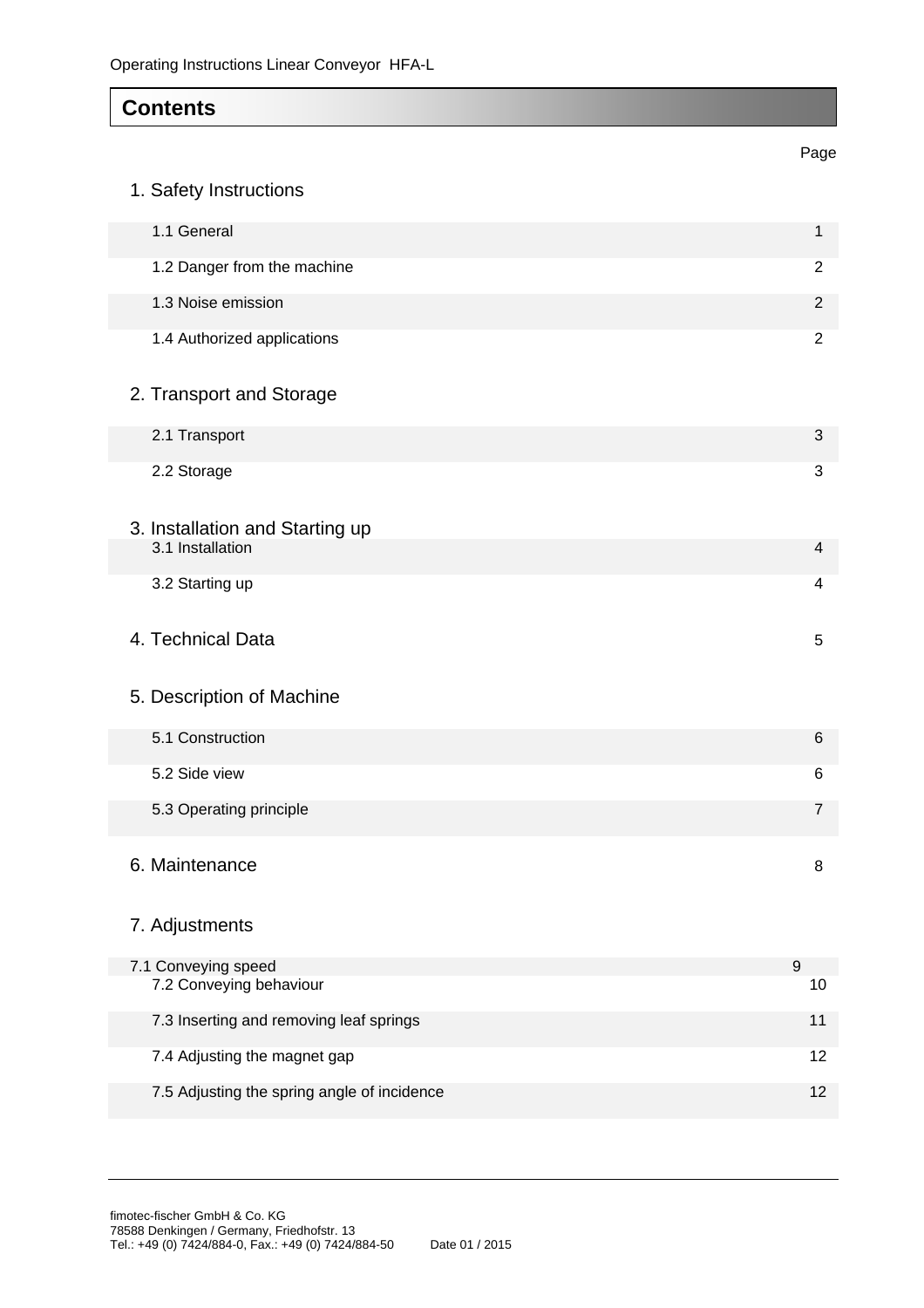| 8. Rules for the Linear Conveyor Configuration | 13        |
|------------------------------------------------|-----------|
| 9. Malfunctioning                              | $14 - 15$ |
| 10. Accessories                                | 16        |
| 11. Spare Parts                                | 17        |
| Declaration of incorporation                   | 18        |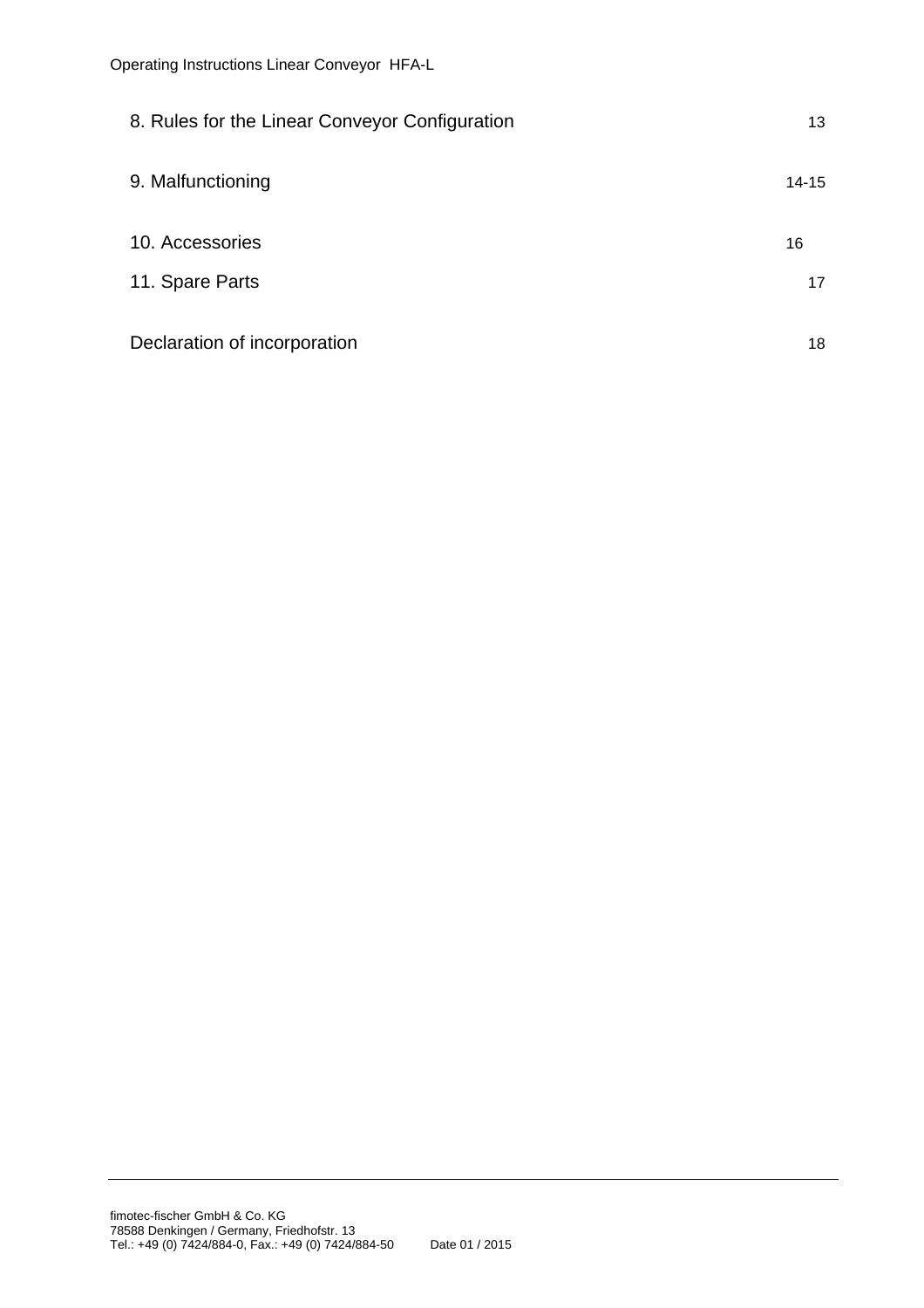## **1. Safety Instructions**

### **1.1 General**

This section contains information necessary for the correct use of the products described. It is directed at technically qualified personnel.

Qualified personnel are persons who on account of their education, experience and training as well as their knowledge of appropriate norms, regulations, rules concerning accident prevention and conditions prevailing at the place of work who have been authorized by those responsible for the safety of the equipment to carry out the particular operation required and thereby are able to recognize and avoid possible dangers (definition from IEC 364 of skilled personnel).

#### **Danger Warnings**

The following notes relate not only to the operator´s personal safety but also to the protection of the products described and the equipment involved.



### *ATTENTION!*

Failure to observe can lead to personal injury or cause damage to the machine.



### *WARNING!*

High voltage. Ignoring this warning can result in death or severe bodily injury.



#### *NOTE:*

Here are given hints and important informations to handle the device.

Disconnect the power supply before installation or dismantling.

Observe the valid accident prevention and safety regulations for your specific application.

Before commissioning, check whether the nominal voltage of the device agrees with the local mains voltage.

EMERGENCY STOP mechanisms must remain active in all operating modes. Unlocking the EMERGENCY STOP mechanism must not result in uncontrolled reactivation. Existing protective equipment must not be removed.

Carefully read through the operating instructions before commissioning and follow these.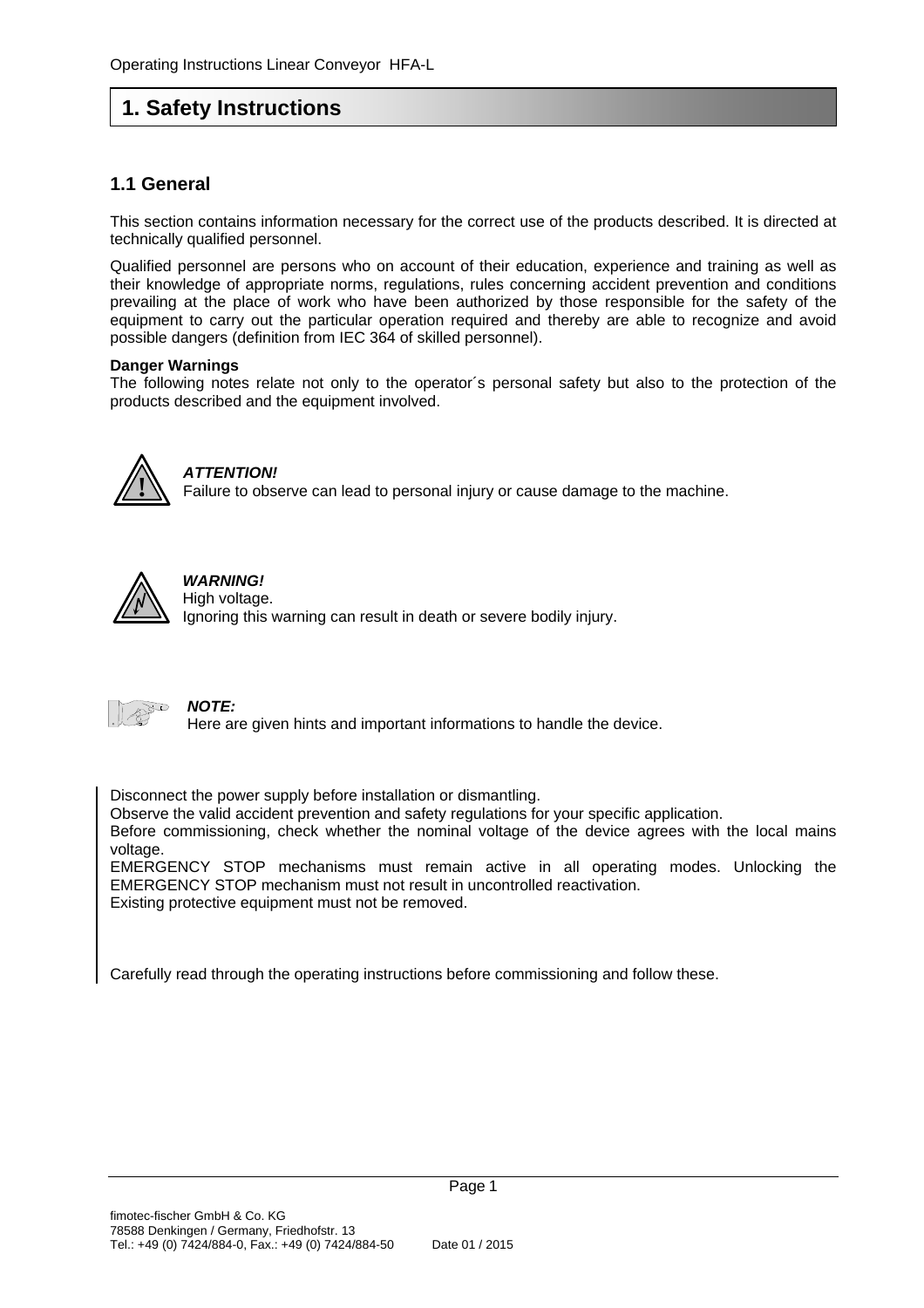## **1. Safety Instructions**

### **1.2 Danger from the machine**

Mechanical:

No danger is to be expected from a machine that is in its original condition.

Electrical:

No danger is to be expected from a machine that is used in accordance with operating instructions (chapter 1.4), that is in its original condition and the electrical equipment of which is technically in perfect order.

Contact with liquids may cause an electrical shock.

 $\rightarrow$  Ensure that the ground connections are in good order.

### **1.3 Noise emission**

The level of noise generated by the HFA-L depends on the articles to be sorted and the construction of the conveyor rail. The noise level according to the EU directive "Machines" can therefore only be ascertained on site under actual working conditions.

If the sound intensity level exceeds the authorized noise level, suitable noise protection measures must be taken.

### **1.4 Authorized applications**

The linear conveyor may only be used in a dry environment, as it is not protected against being splashed with water.

It must not be used in explosive and wet areas!

The use of the HFA-L is to drive linear conveyor rails. The purpose of these is to transport and feed in the correct position mass-produced parts, as well as dosed feeding of dry bulk material. Any other application of the HFA-L which varies from these uses are not authorized.



#### *ATTENTION!*

Improper use can lead to damage to the unit.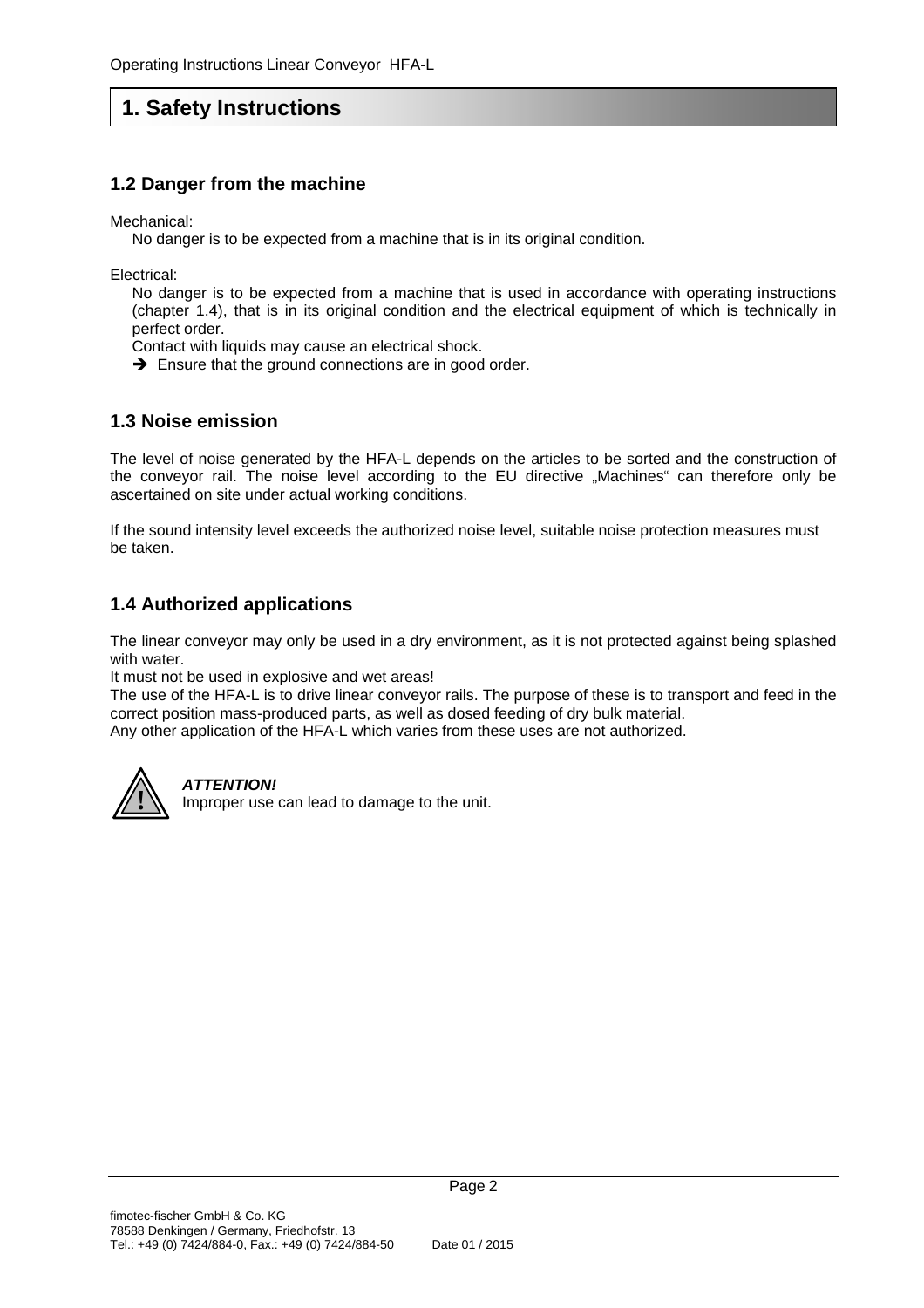## **2. Transport and Storage**

### **2.1 Transport**

When moving the linear conveyor HFA-L within the factory use a flat truck or similar means of transport. A crane should be used for lifting.

The individual weights for the various models are given in chapter 4 under Technical Data.



### *ATTENTION!*

The HFA-L must not be lifted or transported by the oscillator.

### **2.2 Storage**

If the linear conveyor is stored for a long period of time it must be protected from damp and aggressive agents.

Excessive variations in temperature should be avoided.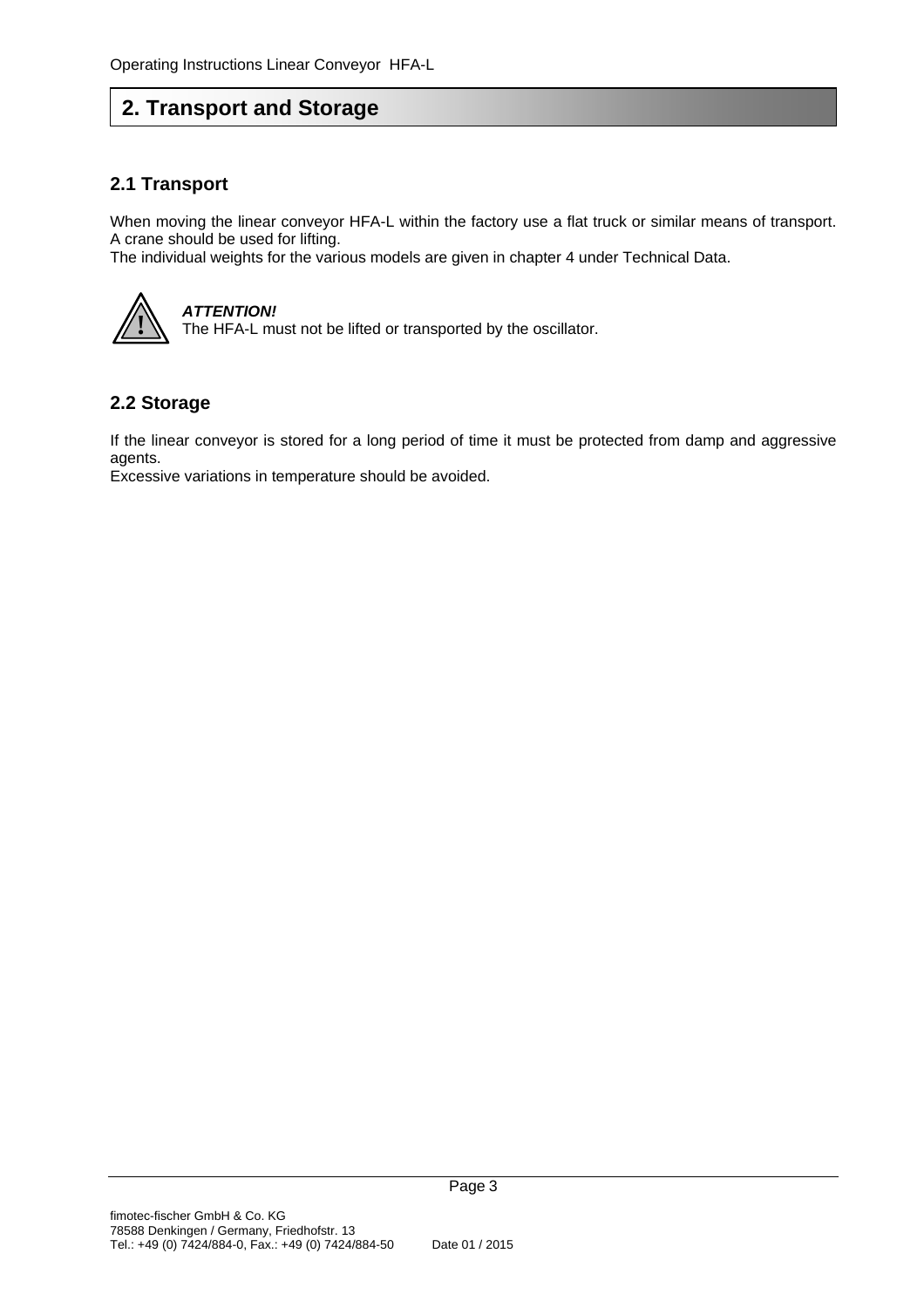## **3. Installation and Starting up**

### **3.1 Installation**

The linear conveyor must be located on a sufficiently stabile base. It must not pass on vibrations coming from the linear conveyor.

The HFA-L are fitted during manufacture with rubber-metal buffers. These have an internal thread on the under side by which the linear conveyor can be securely screwed to its foundation.

Detail of the boreholes for the various models are given in the Technical Data (chapter 4).



# *NOTE:*

In operation the linear conveyor and any elements connected to it must not come into contact with other machines.

### **3.2 Starting up**

Mount the special linear conveyor rails to the HFA-L. For doing this use the threaded plates included. This operation does not apply where the linear conveyor is a part of ready-built plant.



- *NOTE:* 
	- ensure that the linear conveyor rail is securely screwed to the unit.
	- check to ensure that the machine is standing freely.
	- ensure that the linear conveyor power supply cable is in good condition.
	- compare the details of the available voltage supply and its frequency with the HFA technical specification.

Connection to the electric mains is effected exclusively via a suitable control device. The connecting loads may be found in the Technical Data (Chapter 4).



#### *NOTE:*

The control unit for the HFA-L-800....2000 types must be set to half wave (oscillating frequency of  $3000 \text{ min}^{-1}$ ).

#### **A connection to the mains supply may only be made by a qualified electrician.**

The behaviour of the conveyor must be checked after the power supply has been connected.

- complete HFA-L units are supplied by the manufacturer pre-adjusted to their optimal settings. These are marked on the scale of the control unit supplied.
- HFA-L supplied without linear conveyor rails are set during manufacture with a certain loading weight (linear conveyor rail). These loading weights are given in the Technical Data (chapter 4). If the loading weight differs from the given values, the result will be a reduced conveying capacity. How the machine is to be re-set, is described in chapter 7.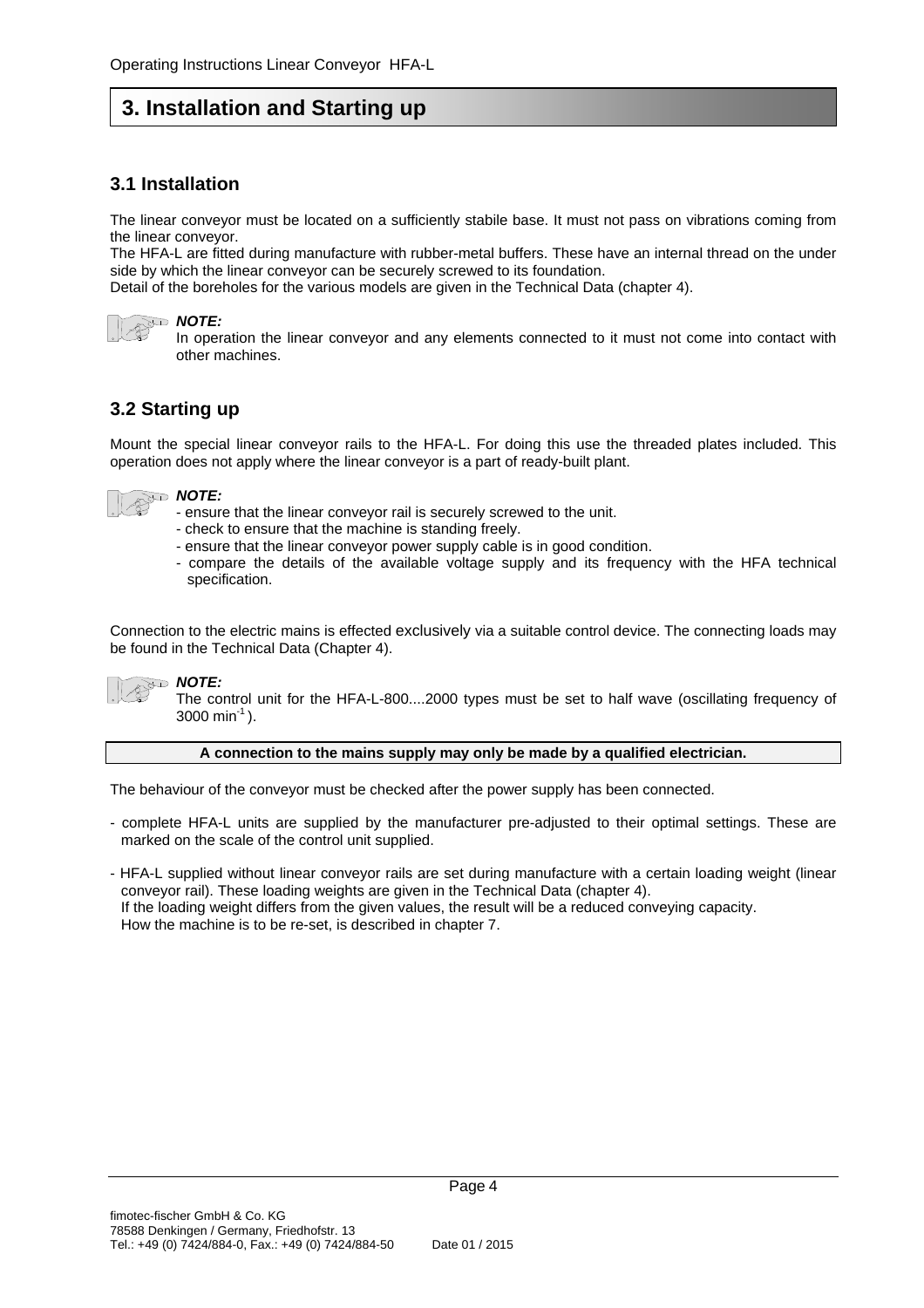## **4. Technical Data**

| model                          |         | HFA-L-         |                 |                |                |  |
|--------------------------------|---------|----------------|-----------------|----------------|----------------|--|
|                                |         | 440            | 460             | 480            | 499            |  |
| dimensions                     |         |                |                 |                |                |  |
| length                         | [mm]    | 430            | 630             | 830            | 1030           |  |
| hight                          | [mm]    | 108            | 108             | 108            | 108            |  |
| oscillator width (model B)     | [mm]    | 84             | 84              | 84             | 84             |  |
| oscillator width (model S)     |         | 66             | 66              | 66             | 66             |  |
| width                          |         | 93             | 93              | 93             | 93             |  |
| weight                         | [kg]    | 6.5            | 8.0             | 10.0           | 12,5           |  |
| fixing measures                |         |                |                 |                |                |  |
| thread                         |         | M4(4x)         | M4(4x)          | M4(4x)         | M4 (4x)        |  |
| boring measure                 | [mm]    | 200 x 60       | $300 \times 60$ | 450 x 60       | 500 x 60       |  |
| number of spring assembly      |         | $\overline{2}$ | 2               | 3              | 4              |  |
| number of springs per          |         | $2 \times 2.0$ | $2 \times 2.0$  | $2 \times 2.0$ | $3 \times 2,0$ |  |
| spring assembly (standard)     |         | $3 \times 3.0$ | 4 x 3.0         | $4 \times 3.0$ | $5 \times 3,0$ |  |
| spring dimensions              |         |                |                 |                |                |  |
| length x width                 | [mm]    | 70 x 40        | 70 x 40         | 70 x 40        | 70 x 40        |  |
| thickness                      | [mm]    | 2.0 / 3.0      | 2.0 / 3.0       | 2.00/3.0       | 2.00/3.0       |  |
| weight of oscill. units (max.) | [kg]    | ca. 5          | ca. 6           | ca. 7          | ca. 8          |  |
| rail length (max.)             | [mm]    | 700            | 900             | 1100           | 1300           |  |
| $\star$<br>voltage             | [V]     | 230            | 230             | 230            | 230            |  |
| mains frequency *              | [Hz]    | 50             | 50              | 50             | 50             |  |
| oscillation frequency          | [1/min] | 6000           | 6000            | 6000           | 6000           |  |
| current consumption            | [A]     | 0.55           | 0.55            | 0.55           | 0.55           |  |
| power requirement              | [VA]    | 110            | 110             | 110            | 110            |  |
| air gap (max.)                 | [mm]    | 1.0            | 1.0             | 1.0            | 1.0            |  |

| model                             |         |                 |                |                | HFA-L          |                 |                 |                 |
|-----------------------------------|---------|-----------------|----------------|----------------|----------------|-----------------|-----------------|-----------------|
|                                   |         | 800             | 1000           | 1200           | 1400           | 1600            | 1800            | 2000            |
| dimensions                        |         |                 |                |                |                |                 |                 |                 |
| length                            | [mm]    | 850             | 1050           | 1250           | 1450           | 1650            | 1850            | 2050            |
| hight                             | [mm]    | 162             | 162            | 162            | 162            | 162             | 162             | 162             |
| width (model S)                   | [mm]    | 123             | 123            | 123            | 123            | 123             | 123             | 123             |
| width (model B)                   | [mm]    | 126             | 126            | 126            | 126            | 126             | 126             | 126             |
| weight                            | [kg]    | 18.5            | 20.5           | 23.5           | 24.0           | 31.5            | 34.0            | 39.5            |
| fixing measures                   |         |                 |                |                |                |                 |                 |                 |
| thread                            |         | M6(4x)          | M6(4x)         | M6(4x)         | M6(4x)         | M6(4x)          | M6(4x)          | M6 (4x)         |
| boring measure                    | [mm]    | $300 \times 83$ | 450 x 83       | 600 x83        | 750 x 83       | $900 \times 83$ | 1050x           | 1200 x 83       |
|                                   |         |                 |                |                |                |                 | 83              |                 |
| number of spring                  |         | $\overline{2}$  | $\overline{2}$ | $\overline{2}$ | $\overline{2}$ | 3               | 3               | 3               |
| assembly                          |         |                 |                |                |                |                 |                 |                 |
| number of springs per             |         | $1 \times 2.5$  | $1 \times 2.5$ | $1 \times 2.5$ | $1 \times 2.5$ | $2 \times 2.5$  | $2 \times 2.5$  | $2 \times 2.5$  |
| spring assembly                   |         | $5 \times 3.5$  | $5 \times 3.5$ | 6 x 3.5        | 6 x 3.5        | $7 \times 3.5$  | $7 \times 3.5$  | $9 \times 3.5$  |
| (standard)                        |         |                 |                |                |                |                 |                 |                 |
| spring dimensions                 |         |                 |                |                |                |                 |                 |                 |
| length x width                    | [mm]    | $108 \times 55$ | 108 x 55       | 108 x 55       | 108 x 55       | 108 x 55        | $108 \times 55$ | $108 \times 55$ |
| thickness                         | [mm]    | 2.5/3.0/3.      | 2.5/3.0/3.     | 2.5/3.0/3.     | 2.5/3.0/3.     | 2.5/3.0/3.      | 2.5/3.0/3.      | 2.5/3.0/3.5     |
|                                   |         | 5               | 5              | 5              | 5              | 5               | 5               |                 |
| weight of oscill. units<br>(max.) | [kg]    | appr. 11        | appr. 13       | appr. 15       | appr. 17       | appr. 19        | appr. 21        | appr. 23        |
| rail length (max.)                | [mm]    | 1100            | 1300           | 1500           | 1700           | 1900            | 2100            | 2300            |
| $\star$<br>voltage                | [V]     | 200             | 200            | 200            | 200            | 200             | 200             | 200             |
| mains frequency *                 | [Hz]    | 50              | 50             | 50             | 50             | 50              | 50              | 50              |
| oscillation frequency             | [1/min] | 3000            | 3000           | 3000           | 3000           | 3000            | 3000            | 3000            |
| current consumption               | [A]     | 1.25            | 1.25           | 1.25           | 1.25           | 1.25            | 1.25            | 1.25            |
| power requirement                 | [VA]    | 250             | 250            | 250            | 250            | 250             | 250             | 250             |
| air gap (max.)                    | [mm]    | 3.0             | 3.0            | 3.0            | 3.0            | 3.0             | 3.0             | 3.0             |

\* if required the units are also available with 115 V and 60 Hz

Page 5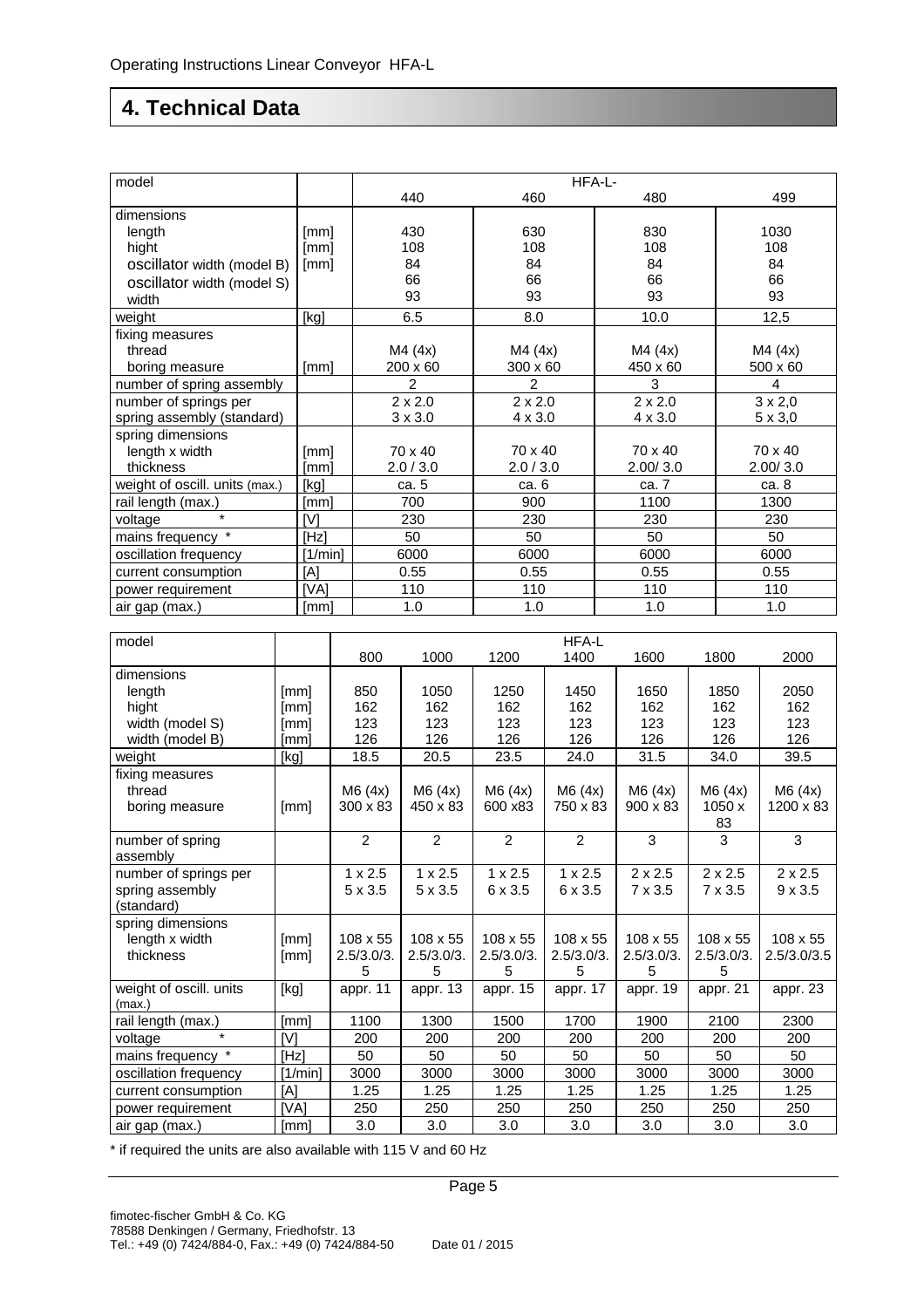## **5. Description of Machine**

### **5.1 Construction**

The linear conveyor HFA-L comprises the following components:

- base plates
- oscillator
- oscillator magnet with anchor
- spring assembly
- counter weight
- additional counter weight
- (- linear conveyor rail)

The HFA-L is available as model S (narrow) and model B (wide).

### **5.2 Side view**

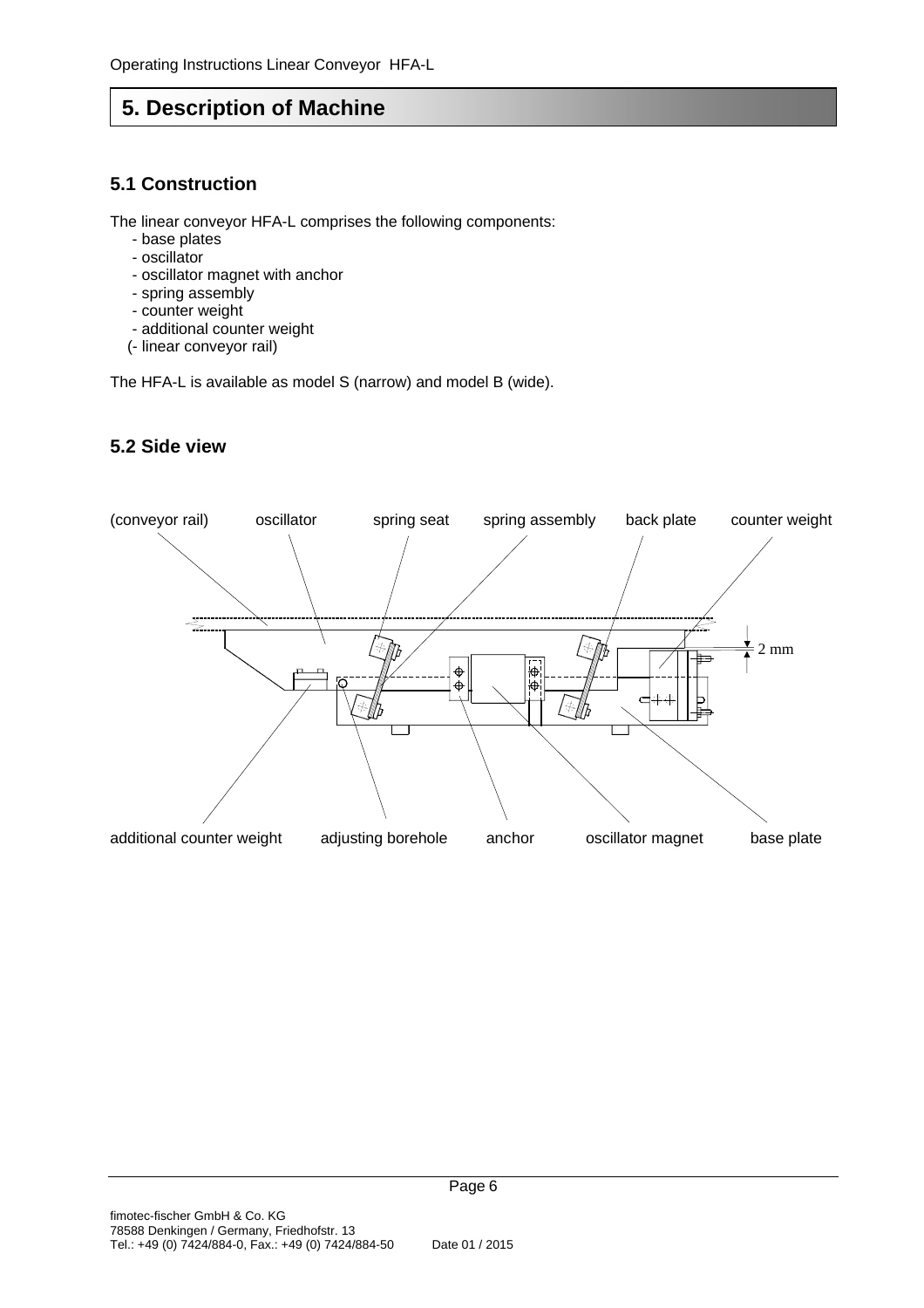## **5. Description of Machine**

### **5.3 Operating principle**

The HFA-L linear conveyor employs a two mass oscillator system whereby the oscillator mass (oscillator, linear conveyor rail and bulk material) are connected via the spring assembly to the counter mass (base plates with directly attached elements and counter weights). This spring mass system has a certain natural frequency with which the system after initial activation - depending on the absorption being employed - reverberates for a certain period.

When alternating current passes through the oscillating magnet, it exercises on the active mass which is connected to the anchor, a sinusoidal force. As a result the system is compelled to respond by oscillating, the frequency from which diverges from the natural frequency. This frequency is described as the oscillating frequency.

Through vibrations, the linear conveyor rail which is connected to the oscillator, causes the bulk material being conveyed to make small jumping movements. The direction of the jump is dictated by the spring assembly setting and will be at right angles to the spring assembly plane.

The vibrations and therefore the jumping movements made by the material being sorted will be all the greater, the nearer the natural frequency approaches the oscillating frequency. The strongest vibrations occur at the resonance point where the natural and oscillating frequencies match. Resonance operation is not however worthwhile with linear conveyor units, as on the one hand every change in absorption (eg from uneven bulk material) causes changes to the vibrations, and on the other hand, it would be necessary to set a wide air gap between the oscillating magnet and anchor, in order to prevent them striking. In the latter case constant propulsion from the oscillating magnet would no longer be present, as magnetic attraction decreases in inverse proportion to the square of the air gap. In practice therefore a difference is made between two operating modes:

#### (a) Divergent operation:

Here the oscillating frequency exceeds the natural frequency.

The result of working in this mode - as with resonance operation - is that the vibrations and therefore the speed of conveyance become dependent on the character of the material being sorted. Additionally, electricity consumption can drastically increase, because the vibration movements and the force created run approximately in opposition of phase, and it can therefore occur that the widest air gap coincides with maximum electric current.

#### (b) Subcritical operation:

Here the operating frequency is less than the natural frequency.

In this operating mode the vibrations and therefore the speed of conveyance are to a great extent independent of the character of the material being sorted. Also, because the vibration movements and the force created almost run in phase, the narrowest air gap coincides with minimum electric current.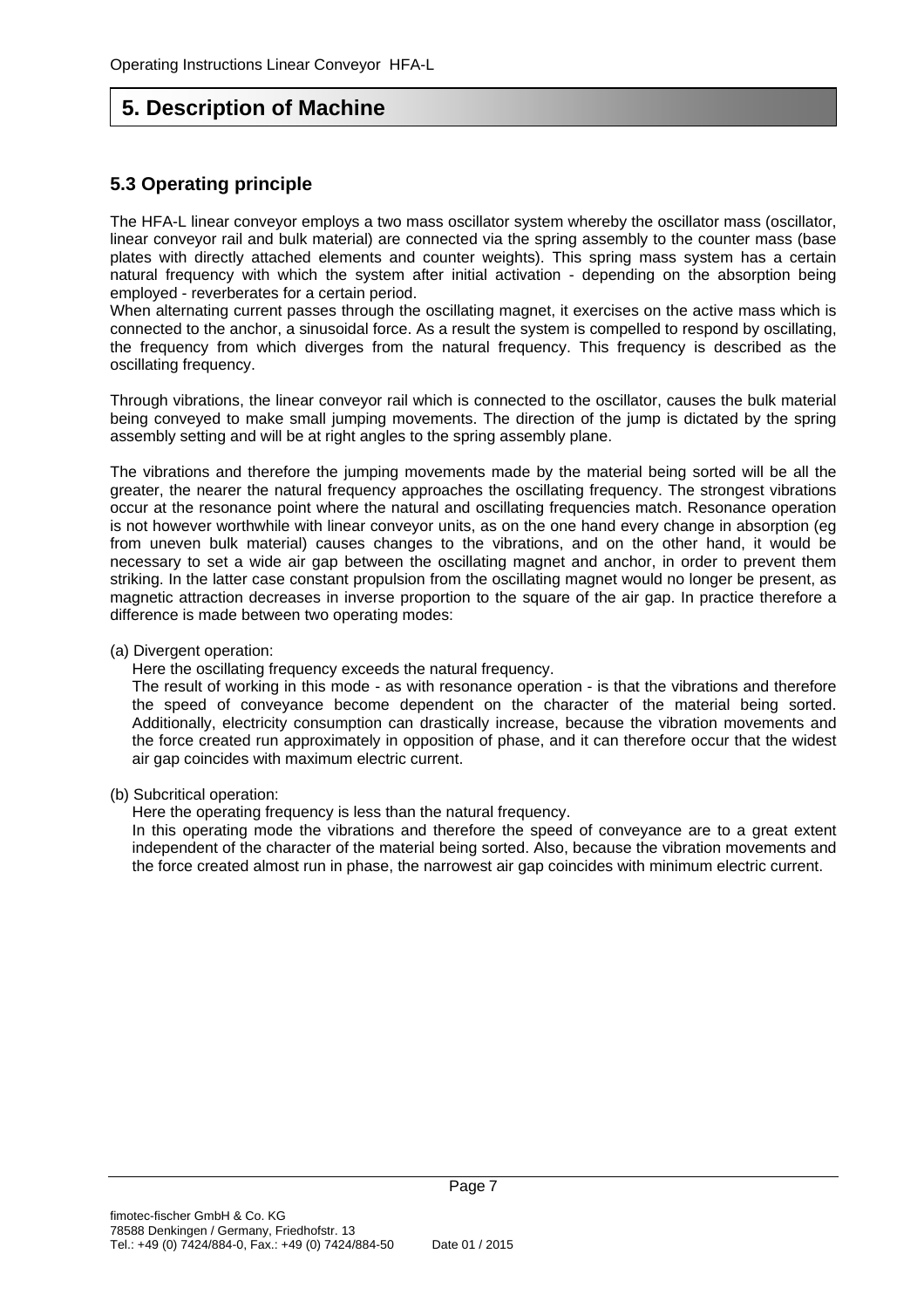## **6. Maintenance**

The linear conveyor units HFA-L are in main maintenance free. We do however recommend that a thorough cleaning is carried out if the unit comes into contact with liquids or becomes dirty.



#### *WARNING!*

The unit must be disconnected from the power supply before commencing maintenance work.

- first remove the linear conveyor power supply plug from the control unit.
- clean the inside of the linear conveyor if dismantling the oscillator (see chapter 7.3).
- remove accumulations of dirt in the air gap between oscillation magnet and anchor.
- check the air gap and adjust if necessary (see chapter 7.4 and chapter 4).
- replace the oscillator.
- re-connect the power supply.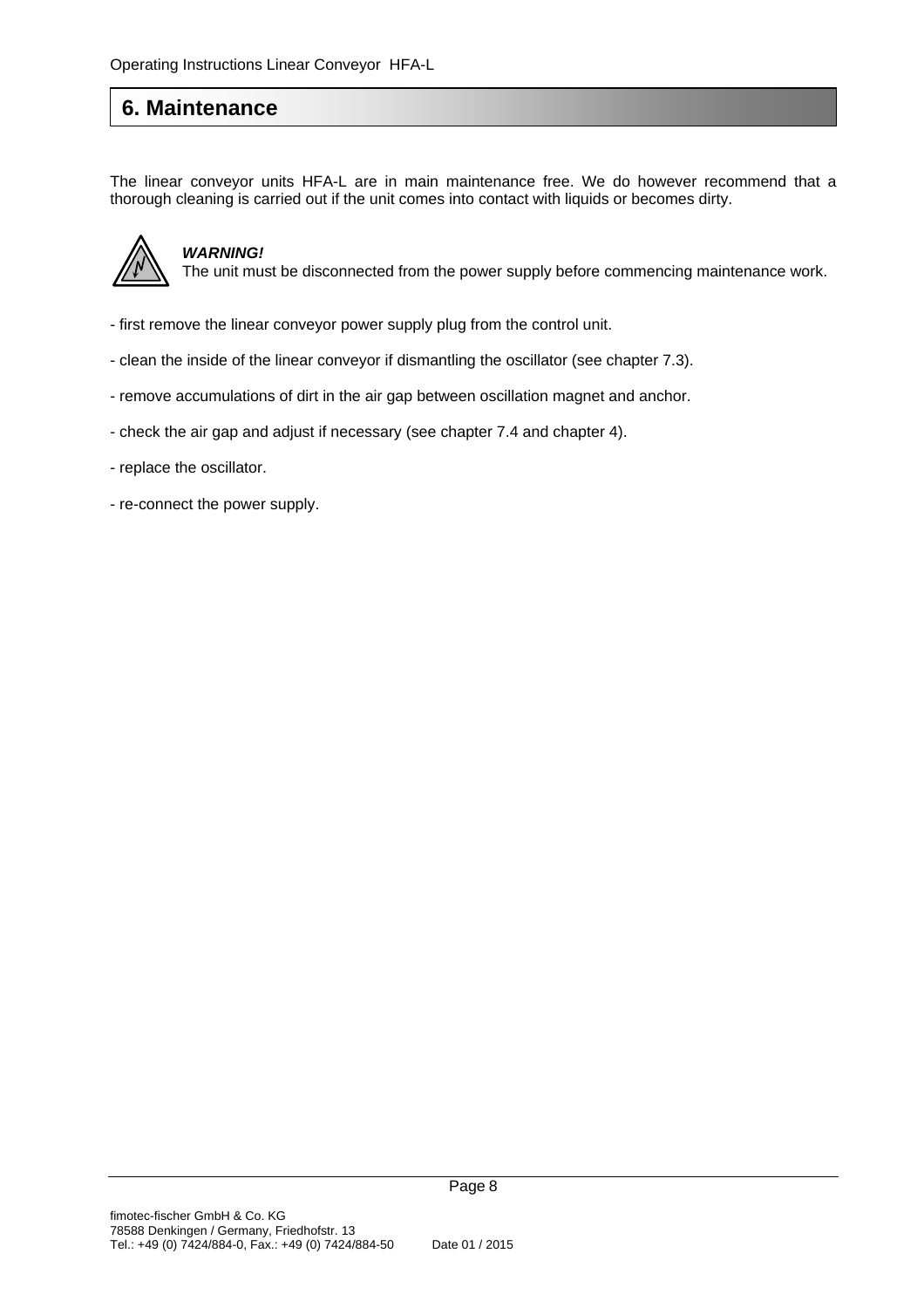

*WARNING!* The unit must be disconnected from the power supply before commencing adjustments work.

HFA-L machines are set during manufacture to a certain loading weight (about 25% less than as stated in chapter 4) and a conveying speed from 4 - 6 m/min. If the weight of the load differs greatly from the data given, or if another conveying speed is desired, re-setting is necessary.

Re-setting is carried out by altering the springing (conveying speed) and setting the angle of the springs or the centre of gravity (conveying behaviour).

- \* first set approximately the rate of the conveying speed.
- \* next, the conveying behaviour must be set.
- \* finally, an adjustment is made to set the exact conveying speed.

### **7.1 Conveying speed**

In order to change the conveying speed, it is essential to determine whether the HFA-L setting range lies above or below 100 Hz (HFA-L-440....499 types) resp. 50 Hz (HFA-L-800....2000 types). For this, one or two plates are removed from the counter weight. If this causes a change in the conveyor speed, springs must be either removed or added according to the following table.



When carrying out these adjustments, the settings on the control unit must not be altered.

| Change in conveying speed after | Conveying speed is to | Conveying speed is to | Position of the natural      |
|---------------------------------|-----------------------|-----------------------|------------------------------|
| reducing the counter weight     | be increased          | be reduced            | treauency                    |
| slower                          | remove springs        | install springs       | $\approx$ 50 Hz resp. 100 Hz |
| faster                          | install springs       | remove springs        | $<$ 50 Hz resp. 100 Hz       |

# *AND NOTE:*

When setting the HFA-L try to ensure that the number of springs per spring assembly is as equally distributed as possible (with a maximum difference of 2 springs).

Because spring resistance rises squared in relation to the thickness of the spring, the spring rate of the various leaf springs must be taken into account when adjusting the speed of the conveyor. For this reason approximate settings should be made with broad springs and fine settings should be made with thin springs.



#### *NOTE:*

The HFA-L natural frequency must not correspond with the power supply frequency, as this would result in resonance.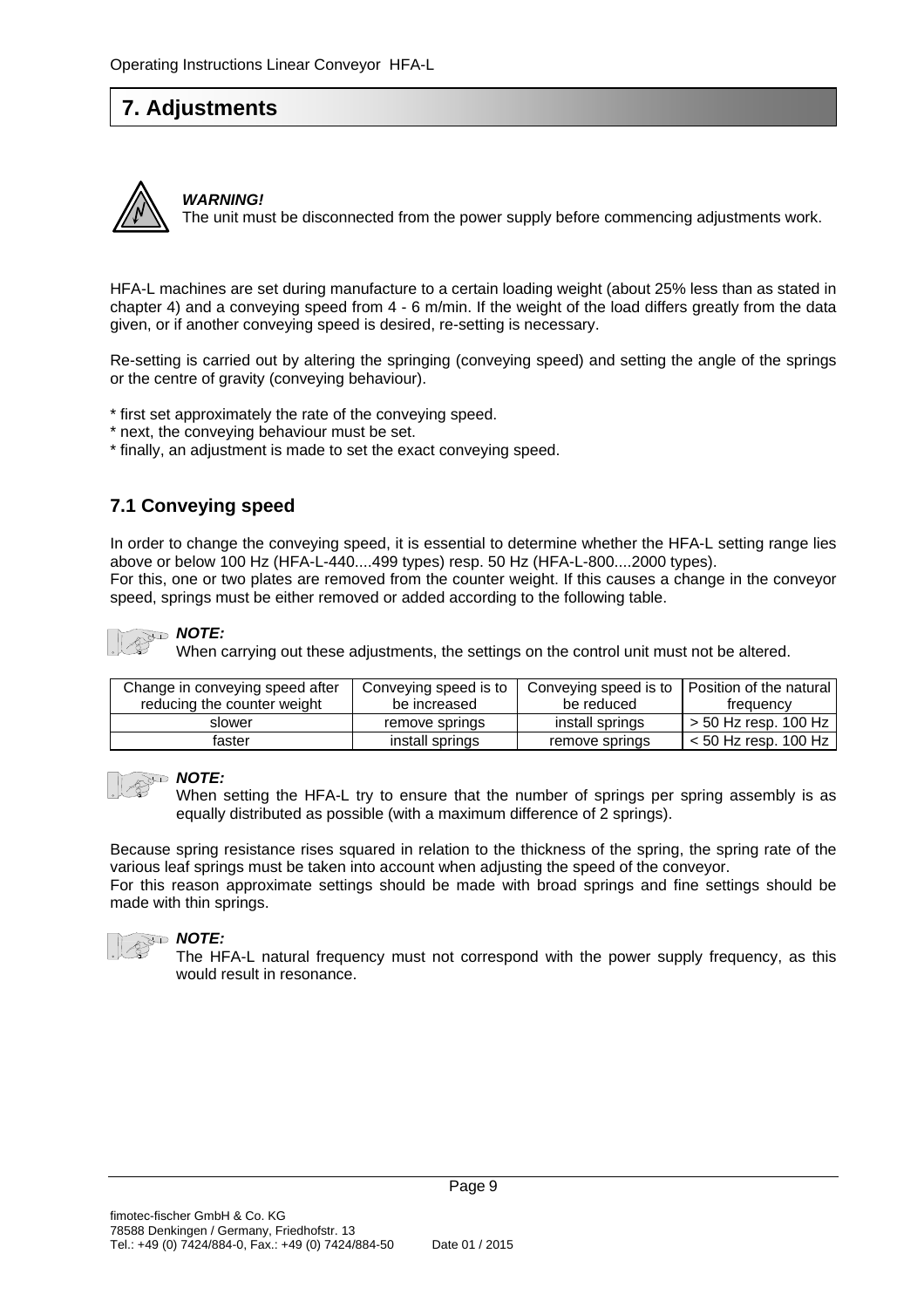### **7.2 Conveying behaviour**

In order that bulk material is transported evenly on the conveyor rail, it is essential that the angle of incidence of the spring assembly is identical with the angle of the centre of gravity. This angle is determined by the position centre of gravity of the oscillating weight and counter weight. If the spring and centre of gravity angles are the same, the direction of force of the springs will be lead exactly to the centre of gravity of the oscillating weight, which equals the vertical amplitude of the incoming and outgoing side of the rail.

If the spring angle is greater than the centre of gravity angle the direction of force of the springs will be lead in front of the centre of gravity of the oscillating weight. The vertical amplitude is greater on the incoming side than on the outgoing side. The bulk material will jump the rail in the feeding area and is not, or is only badly, transported away from the discharge area. In order to match the spring angle to the centre of gravity angle, it is possible here for

- \* the counter weight to be reduced or moved in the direction of conveyance,
- \* the additional counter weight to be reduced, or
- \* the spring assembly to be set at a steeper angle.

If the spring angle is less than the centre of gravity angle, the direction of force of the springs will be lead behind the centre of gravity of the oscillating weight. The vertical amplitude is greater on the outgoing side than on the incoming side. The bulk material will jump the rail in the discharge area and is not, or is only badly, transported away from the feeding area. In order to match the spring angle to the centre of gravity angle, it is possible here for

- \* the counter weight to be increased or moved against the direction of conveyance,
- \* the additional counter weight to be increased, or
- \* the spring assembly to be set at a less steep angle.

# *NOTE:*

The spring angle can be set in a range between  $5^\circ$  and  $20^\circ$  (HFA-L-800....2000 types) resp. between 5° and 25° (HFA-L-440....499 types). If the centre of gravity angle lies outside this range, an even speed of conveyance with the alterations to the counter weights or additional counter weights from the configuration of the linear conveyor rail (see chapter 8), can be affected.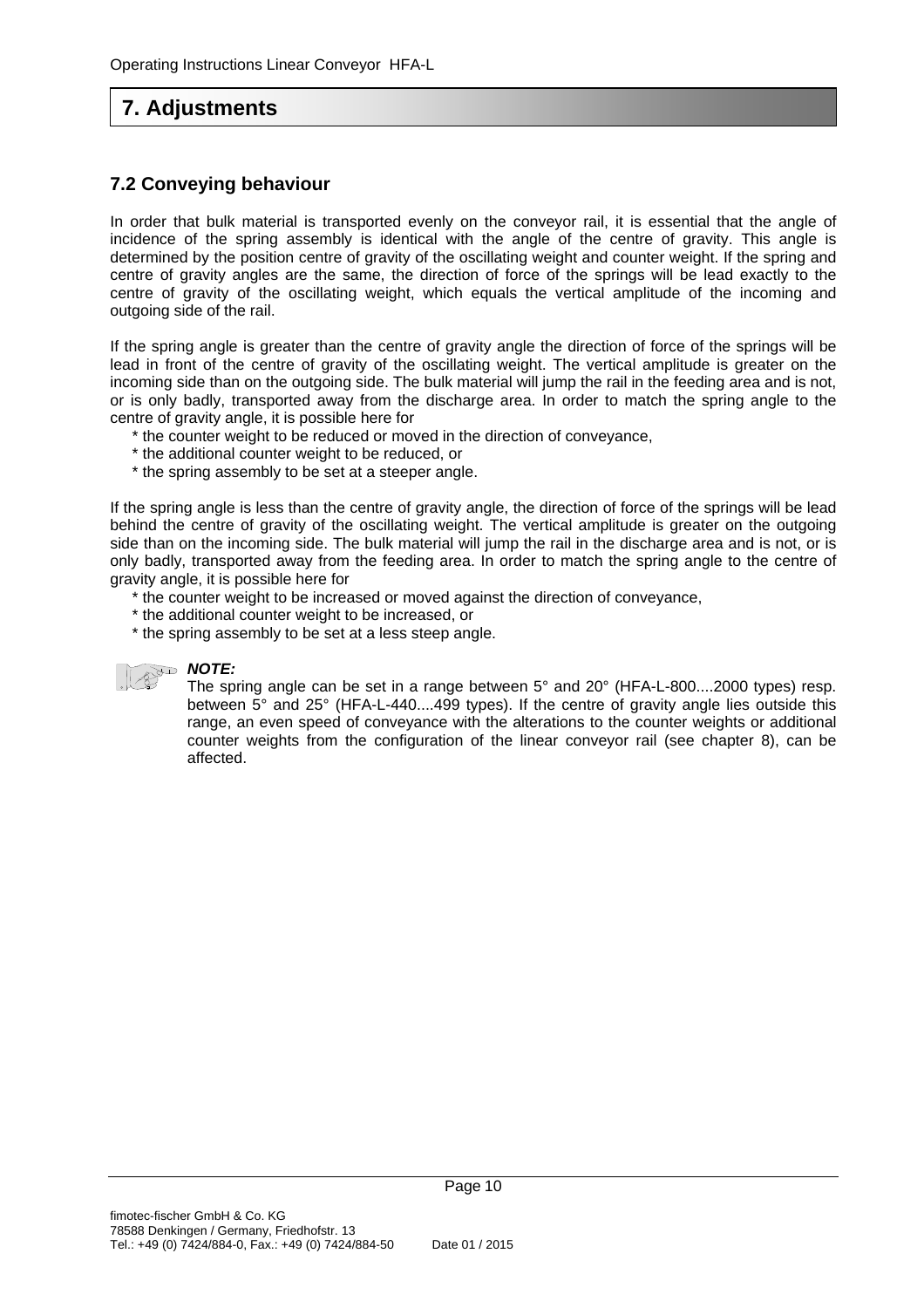### **7.3 Inserting and removing leaf springs**

To change the HFA-L leaf springs, proceed as follows:

- 1. Remove the HFA-L mains plug from the control unit.
- 2. Remove the upper spring seat side fixing screws (4 or 6 screws). On the HFA-L-800....2000 types also remove the lower magnet anchor yoke fixing screw.
- 3. Pull the complete oscillator off in an upwards direction.
- 4. The spring assembly in question can be removed after both side fixing screws have been unscrewed from the lower spring seat.



On the rear spring assembly the protector fitted to the upper spring seat must be unscrewed.

- 5. Clamp the spring assembly horizontally to the spring seats in a parallel jaw vice. Use protective covers on the jaws to avoid damaging the spring seats.
- 6. Remove the spring fixing screws and the back plates and then change the spring. Ensure that spacer plates are always inserted between each individual spring.
- 7. Before tightening the spring fixing screws (do not overlook the back plates) the shorter (upper) spring seat must be adjusted so that it is at the centre of the longer one and both spring seats are parallel. The tightening torque for the spring fixing screws should be 15 Nm (HFA-L-440....499 types) resp. 30 Nm (HFA-L-800....2000 types).
- 8. Re-install the spring assembly with the desired angle. The correct setting for the oscillator to the counter weight is reached on two M6 screws with a minimum length of 15 mm (HFA-L-440....2000 types) resp. two M8 screws with a minimum length of 20 mm (HFA-L-800....2000 types) being inserted in adjusting boreholes located on the side of the oscillator and base plate. Also, a 2 mm spacing plate must be inserted between the counter weight and the oscillator. The tightening torque for the spring seat fixing screws should be 10 Nm (HFA-L-440....499 types) resp. 30 Nm (HFA-L-800....2000 types).
- 9. Remove the two M6 resp. M8 screws and the spacing plate.

10. Re-connect the HFA-L to the control unit.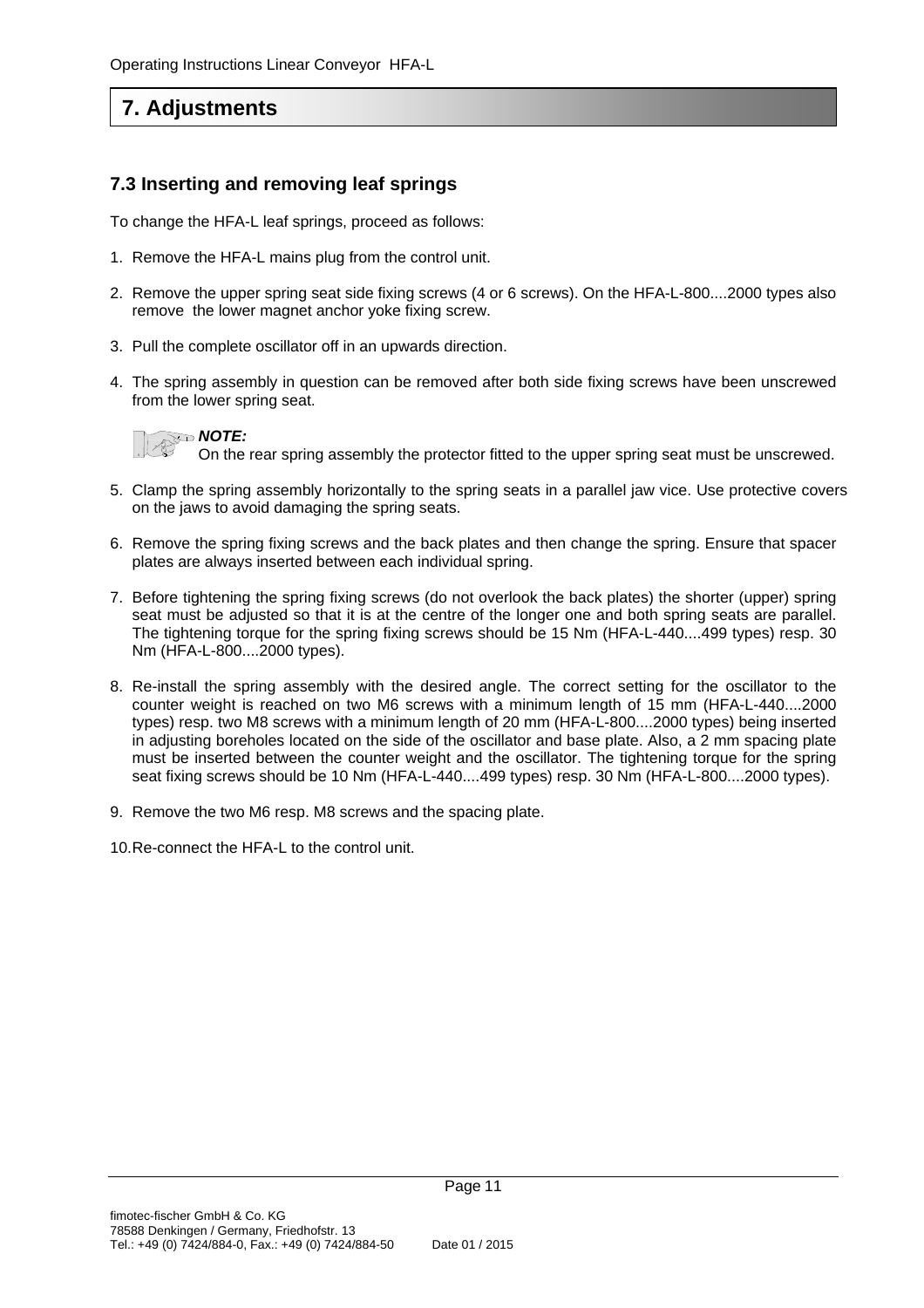### **7.4 Adjusting the magnet gap**

The magnet gap can be adjusted without any components having to be removed. Proceed as follows:

- 1. Remove the HFA-L mains plug from the control unit.
- 2. Loosen the two anchor fixing screws. These can be reached through two boreholes on the right side (viewed in the direction of conveyance) of the oscillator (HFA-L-440....499 types) resp. on the left side (HFA-L-800....2000 types) of the oscillator.
- 3. Next to the two boreholes provided for adjusting the anchor, are two further boreholes in the oscillator frame. Insert through both of these boreholes a round bar (HFA-L-440....499 types: Ø 1 mm / HFA-L-800....2000 types: Ø 3 mm).
- 4. Press the two anchor fixing screws against the magnet (counter to the direction of conveyance) and tighten them.
- 5. Remove the two round bars and re-connect the power supply to the HFA-L.



Always ensure that the gap between the magnet and the anchor is set parallel.

The magnet gap can also be adjusted without using round bars, as follows:

As before, remove the HFA-L mains plug. After loosening the two anchors fixing screws (point 2 above) the magnet gap can be adjusted from the under-side of the linear conveyor by using a feeler gauge or similar instrument. For this it may be necessary to detach the HFA-L from its base.

### **7.5 Adjusting the spring angle of incidence**

Proceed as follows:

- 1. Disconnect the HFA-L power supply plug from the control unit.
- 2. Secure the position of the oscillator to the counter weight by inserting two M6 screws with a minimum length of 15 mm (HFA-L-440....499 types) resp. two M8 screws with a minimum length of 20 mm (HFA-L-800....2000 types) in the adjusting boreholes located on the side of the oscillator and base plate. Lay a 2 mm thick spacing plate between the counter weight and the oscillator.
- 3. Loosen all spring seat side fixing screws.
- 4. Set the spring assembly angle of incidence by moving the lower spring seat in the curved elongated holes in the base plate (forwards: the angle increases, backwards: the angle reduces).
- 5. Re-tighten the spring seat fixing screws (tightening torque: 15 Nm resp. 30 Nm).
- 6. Remove the two M6 resp. M8 screws and the spacing plate.
- 7. Re-connect the HFA-L with the control unit.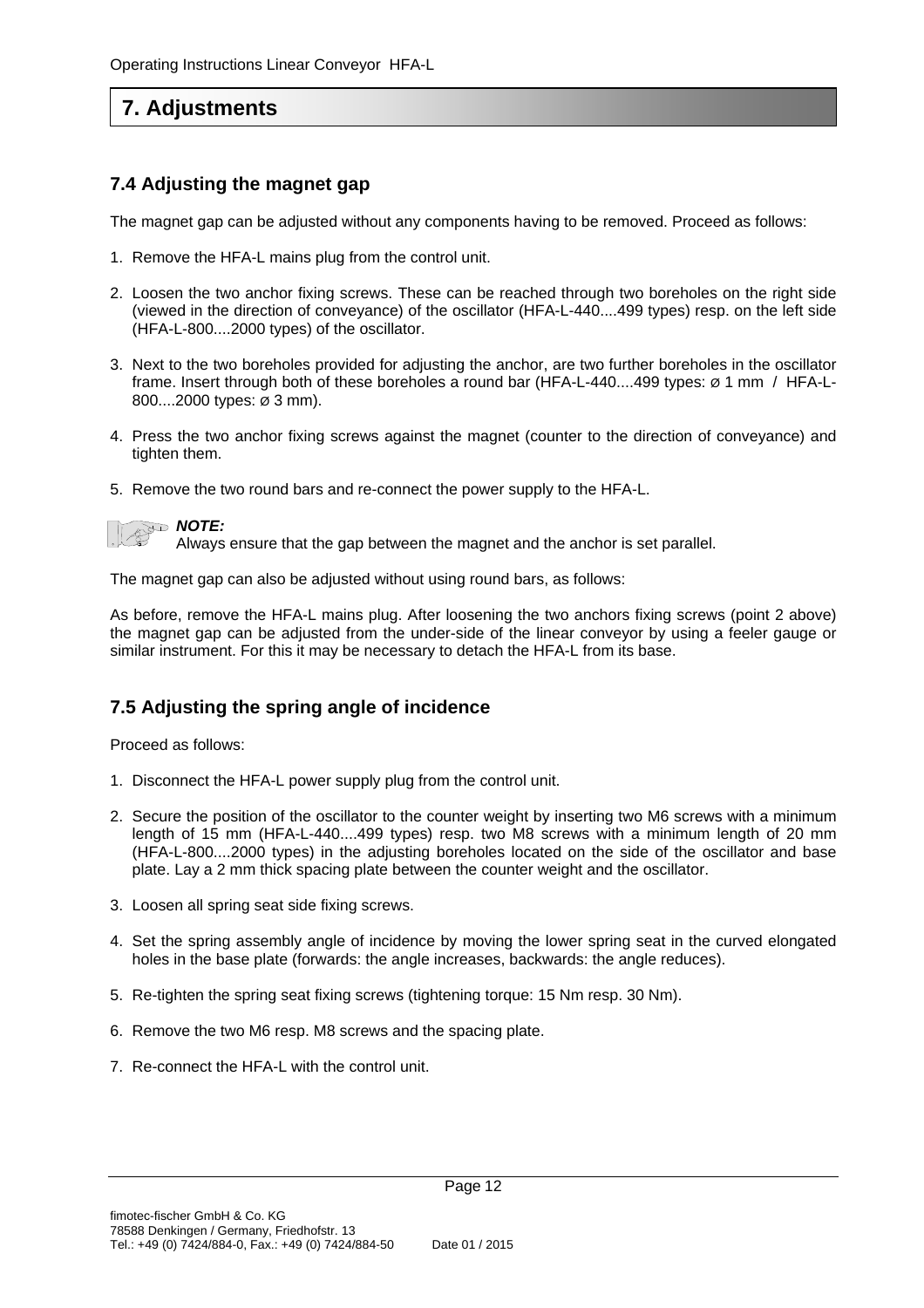## **8. Rules for the Linear Conveyor Configuration**

The conveyor rail should be laid out so that it is as light as possible. It should be ensured that the recommended loading weight (see chapter 4) is not exceeded.

The length of the conveyor rail should not exceed the given dimension (see chapter 4).

The distance the conveyor rail projects out from the linear conveyor oscillator should be not more than 100 mm on the incoming side and not more than 200 mm on the outgoing side.

In order to avoid uncontrolled vibrations at the ends of the rails, long conveyor rails should be adequately stiffened against twisting.

A carrying plate made from 4 - 6 mm thick aluminium mounted between the linear conveyor rail and the oscillator will increase the lateral torsion in the conveyor rail.

If the conveyor rail consists of several short pieces, these should be gathered on the oscillator and tightly screwed together. On the incoming side flat chamfering eases the changeover of bulk material from one part of the rail to another.

The play between the upper edge of the bulk material and the lower edge of the rail cover should be set taking into account the speed of conveyance. The greater the speed, the greater is the play. It is best to select the greatest play possible, by which the bulk material can be transported without it becoming tangled or wedged.

The conveyor rail cover must be securely screwed down. Loose or folding covers should not be used (reduction in oscillations, increase in noise level).

#### **Tips for mounting the linear conveyor rail:**

- \* screw the conveyor rail tightly to the linear conveyor.
- \* ensure that conveyor rail has a uniform and even base on the oscillator.
- \* by changing the oscillator frame a wider (model B) or narrower (model S) linear conveyor rail support can be achieved.
- try to arrange for the conveyor rail to be in the middle of the linear conveyor.
- in order to reach a higher conveyor speed, the linear conveyor can be installed so that it has a slight inclination the direction of conveyance.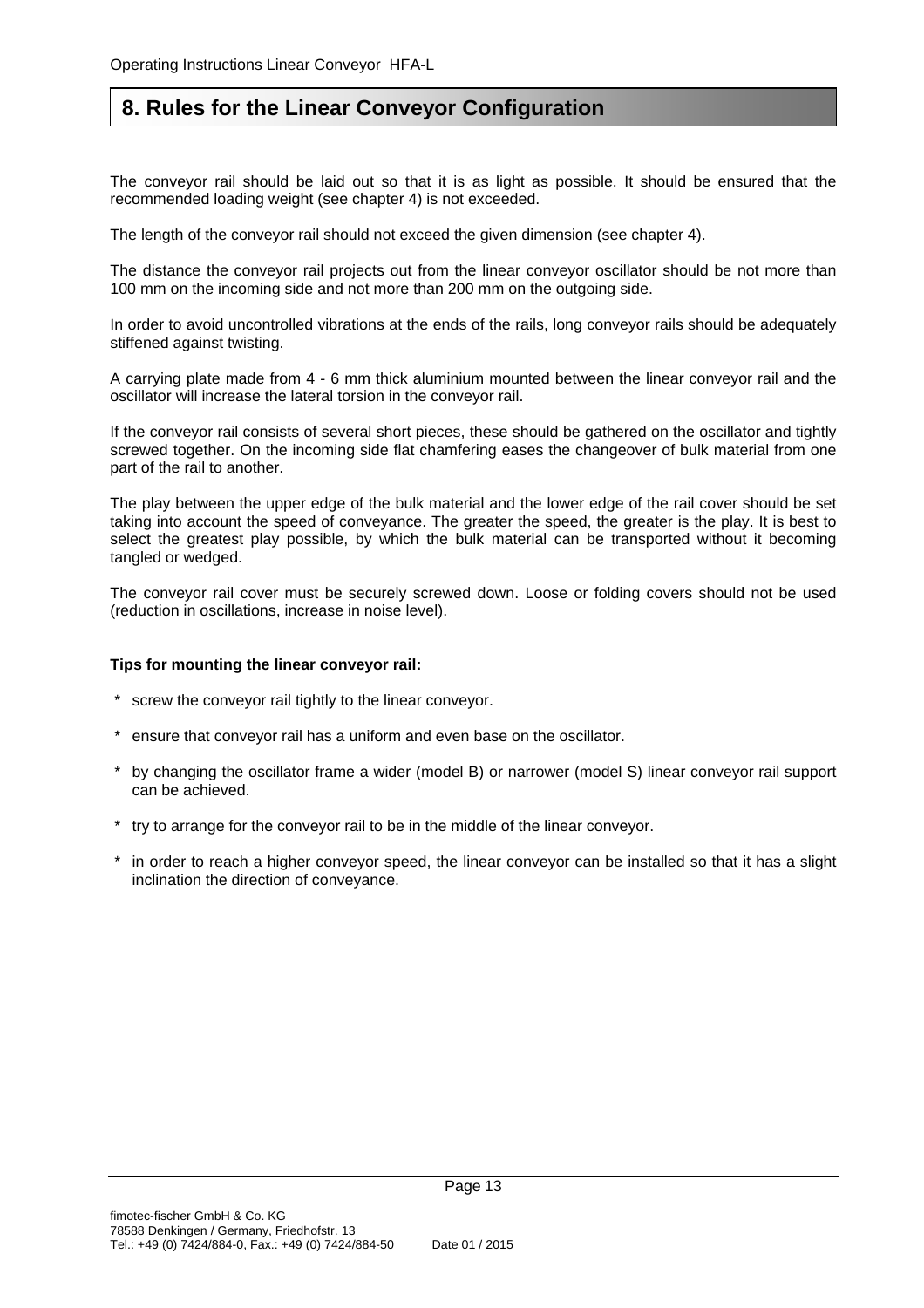## **9. Malfunctioning**



#### *WARNING !*

The mains plug may only be opened by a qualified electrician. Before carrying out work on the linear conveyor the plug must be disconnected from the mains.

| malfunction                                                               | possible cause                                                 | remedy                                    |
|---------------------------------------------------------------------------|----------------------------------------------------------------|-------------------------------------------|
| HFA does not start when<br>switched on                                    | mains plug not connected                                       | plug in mains plug                        |
|                                                                           | connecting cable between HFA and control<br>unit not connected | plug in connecting cable                  |
|                                                                           | control unit fuse defective                                    | replace fuse                              |
|                                                                           | control unit mains cable defective                             | replace mains cable                       |
|                                                                           | connecting cable between HFA control unit<br>defective         | replace connecting cable                  |
|                                                                           | oscillator magnet defective                                    | replace magnet                            |
| HFA vibrates weakly                                                       | control unit set too weakly                                    | set controller to 80%                     |
|                                                                           | electrical connected wattage incorrect                         | check wattage                             |
| the HFA conveying<br>performance reduces after<br>a long operating period | air gap between magnet and anchor<br>maladjusted               | reset air gap correctly                   |
|                                                                           | conveying rail fixing screws loose                             | tighten screws                            |
|                                                                           | spring assembly fixing screws loose                            | tighten screws                            |
|                                                                           | broken leaf springs                                            | replace leaf springs                      |
|                                                                           | dirt accumulation between springs                              | clean with air blast                      |
| strongly increasing noise<br>level                                        | foreign body lodged in air gap between<br>magnet and anchor    | remove foreign body then<br>check air gap |
|                                                                           | oscillator magnet strikes anchor                               | correct air gap                           |
|                                                                           | leaf spring fixing screws loose                                | tighten screws                            |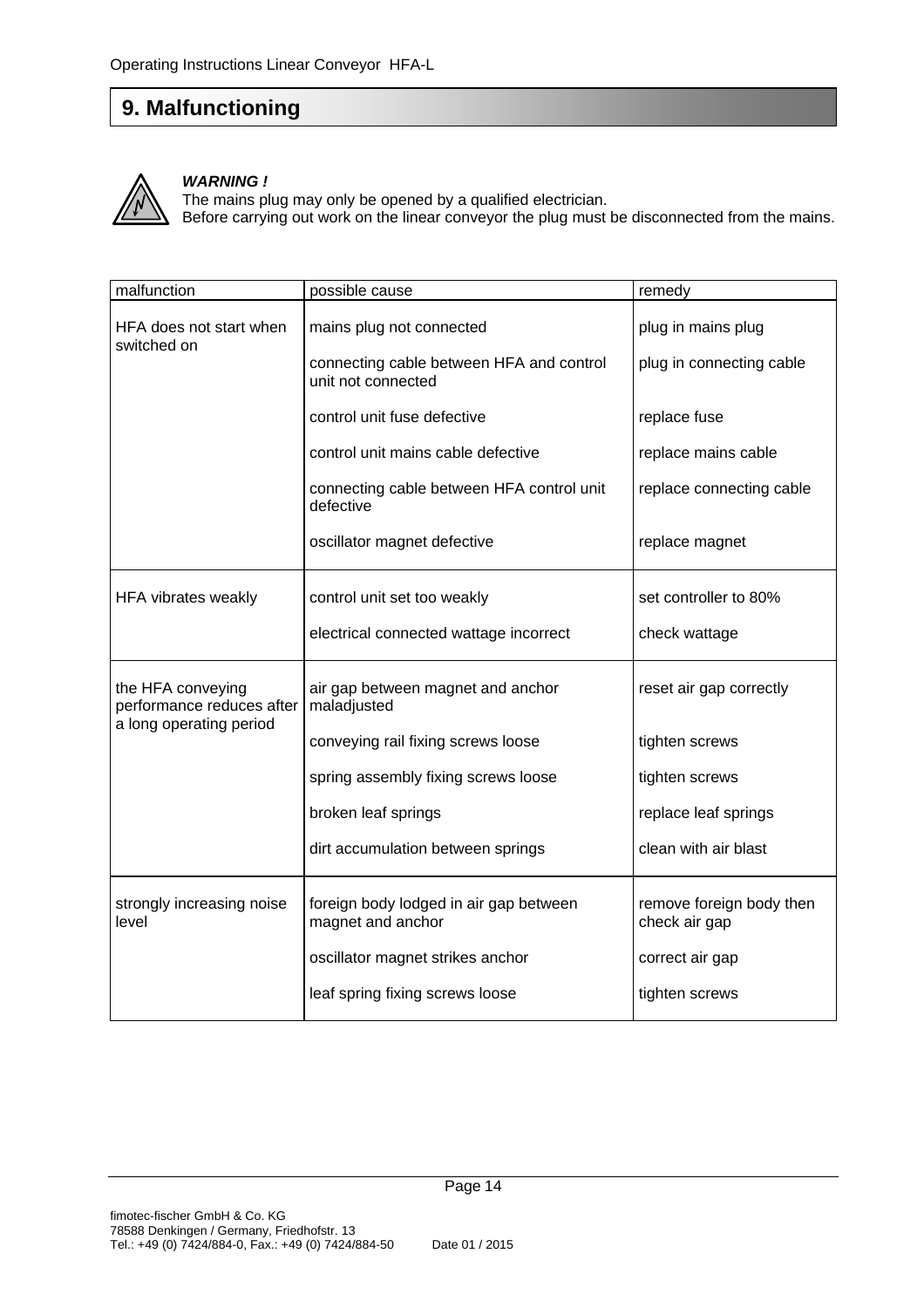## **9. Malfunctioning**

| malfunction                                                                                                                                                                       | possible cause                                                                                                                                                                                                                                                                 | remedy                                                                                                                                                                                                                  |
|-----------------------------------------------------------------------------------------------------------------------------------------------------------------------------------|--------------------------------------------------------------------------------------------------------------------------------------------------------------------------------------------------------------------------------------------------------------------------------|-------------------------------------------------------------------------------------------------------------------------------------------------------------------------------------------------------------------------|
| speed rate of conveyance<br>higher on outgoing side than<br>on incoming side,<br>parts jump from outgoing side                                                                    | spring angle less than centre of gravity angle<br>State vertical amplitude of the conveyor rail in area<br>of outgoing side greater than in incoming side                                                                                                                      | adjust spring assembly<br>angle of incidence so that it<br>is greater<br>move the counter weight<br>against the direction of<br>conveyance<br>increase counter weight<br>increase additional counter<br>weight          |
| speed rate of conveyance<br>higher on incoming side than<br>on outgoing side,<br>parts jump from incoming side                                                                    | spring angle greater than centre of gravity angle<br>→ vertical amplitude of the conveyor rail in area<br>of incoming side greater than in outgoing side                                                                                                                       | adjust spring assembly<br>angle of incidence so that it<br>is lower<br>move the counter weight in<br>the direction of conveyance<br>decrease counter weight<br>decrease additional<br>counter weight                    |
| irregular behaviour (parts<br>jump) but conveying speed<br>constant                                                                                                               | spring and centre of gravity angles are too great<br>$\rightarrow$ vertical amplitude of the conveyor rail is for the<br>complete length too great                                                                                                                             | move counter weight<br>against the conveying<br>direction<br>increase counter weight<br>increase additional counter<br>weight<br>adjust the spring assembly<br>angle of incidence to the<br>new centre of gravity angle |
| low conveyor speed at<br>constant conveyance<br>behaviour<br>irregular conveyance<br>behaviour of oily parts or<br>parts with large surface<br>despite constant high<br>amplitude | spring and centre of gravity angles too small<br>$\rightarrow$ vertical amplitude of the conveyor rail is too<br>low for the complete length, no throwing action<br>can take place<br>→ with oily parts the strength of adhesion is<br>greater than the strength of projection | move counter weight in<br>the conveying direction<br>decrease counter weight<br>decrease additional<br>counter weight<br>adjust the spring assembly<br>angle of incidence to the<br>new centre of gravity angle         |
| speed and behaviour of<br>conveyance cannot be<br>adjusted by following any of<br>the above detailed measures                                                                     | rigidity of rail is insufficient<br>conveyor rail point of impact or separation work<br>to one another<br>$\star$<br>asymmetric components on the conveyor rail<br>lead to irregular running                                                                                   | increase rigidity<br>screw together point of<br>impact or separation<br>fix asymmetric components<br>with a lock nut or replace<br>with lighter components                                                              |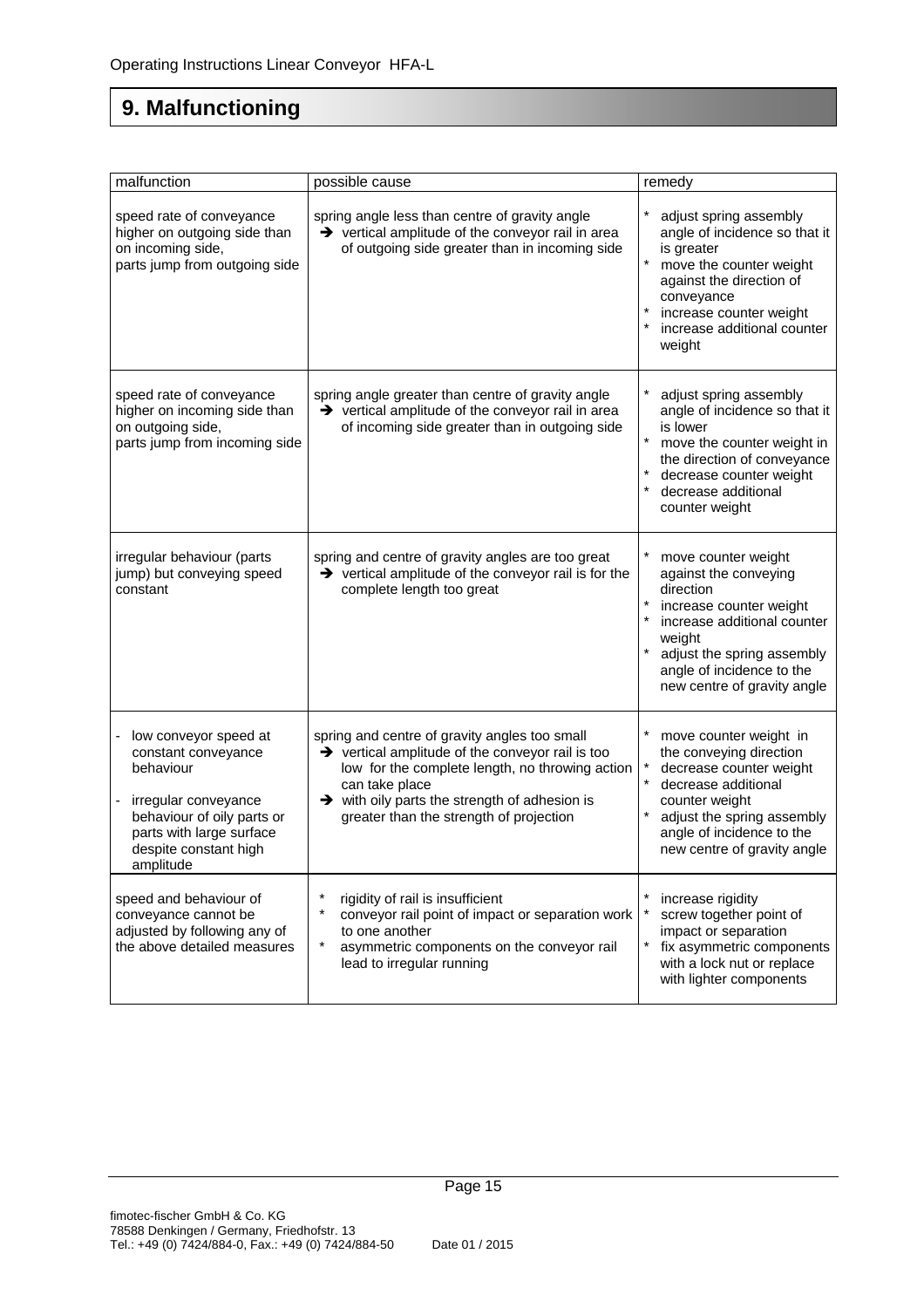## **10. Accessories**

Connection to the electric mains is effected exclusively via a suitable **control device**. For this purpose we offer several equipment.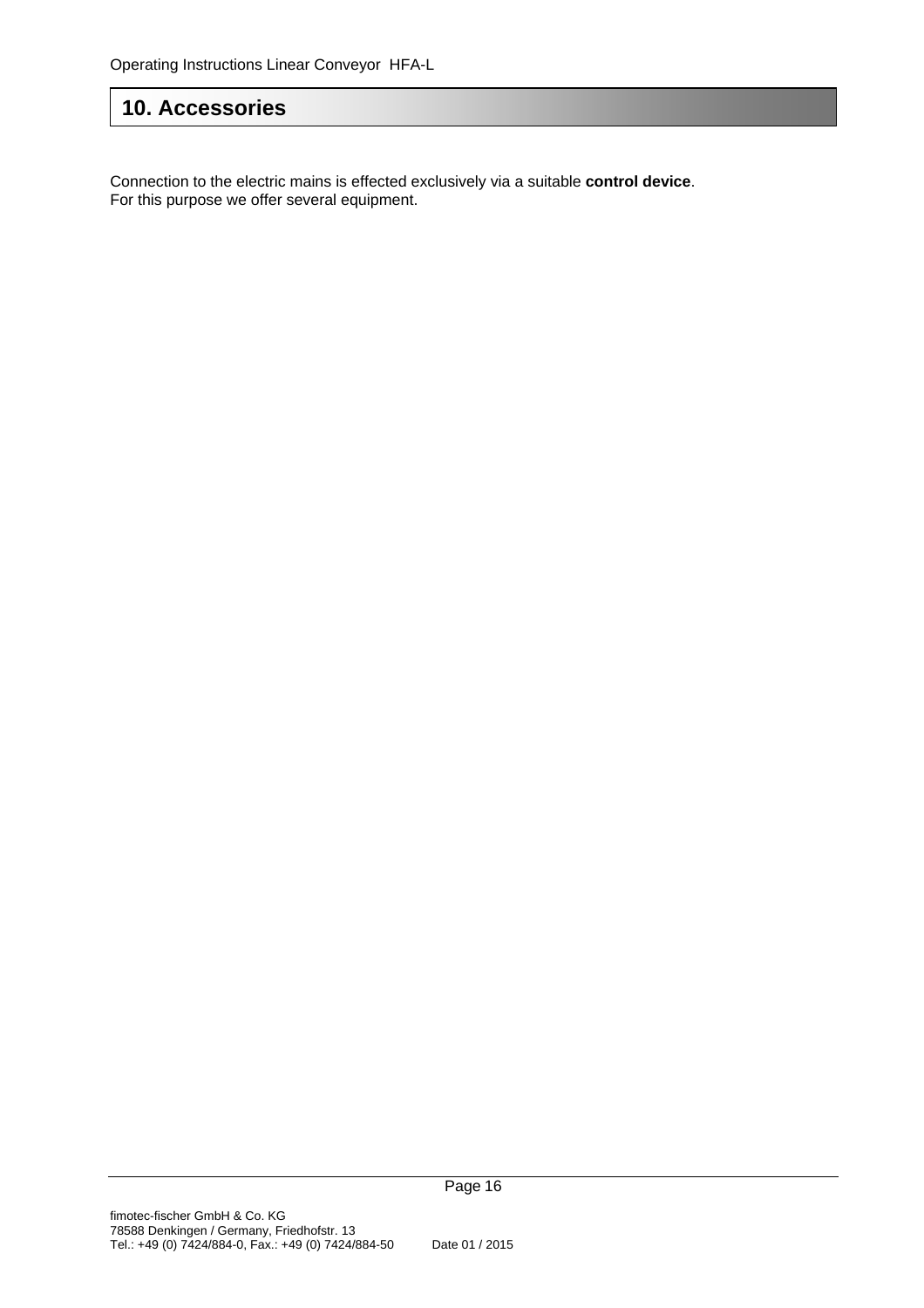## **11. Spare Parts**

For the models described in this operating instructions, the following components are available:

- oscillator magnet
- magnet anchor
- leaf springs 2.0 or 3.0 mm thick (HFA-L-440....499 types)
- leaf springs 2.5 or 3.5 mm thick (HFA-L-800....2000 types)
- spacer plate (between the individual leaf springs)
- back plate (between leaf spring and fixing screws)
- spring seat, lower
- spring seat upper
- rubber-metal buffer
- cable plug STAS 20

In order to guarantee a quick and correct processing of your order, please always indicate the type of unit (see type plate) and the year of production of your linear conveyor, the necessary number of pieces and the exact designation of the spare part.